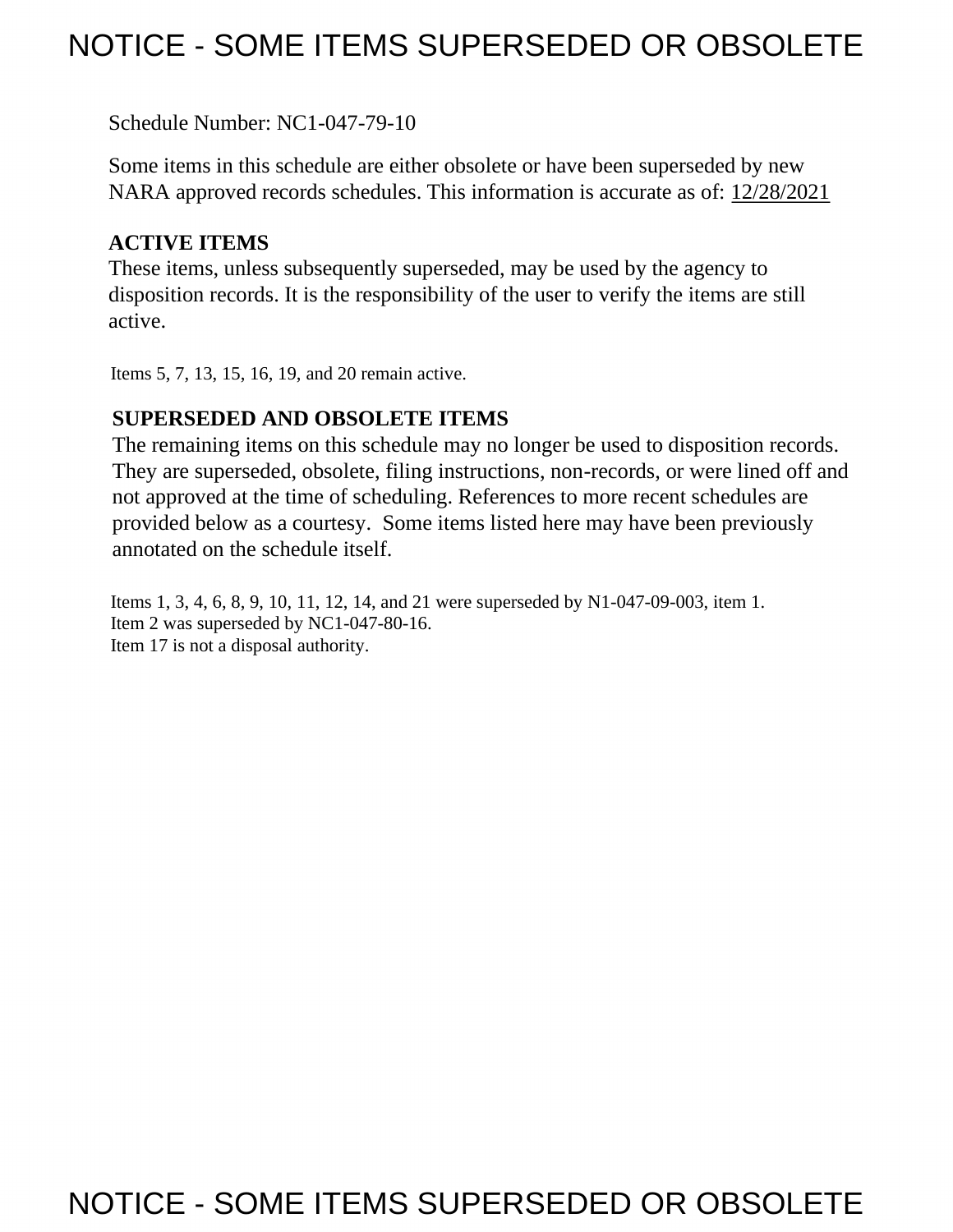|                      | BEQUEST FOR RECORD DISPOSITION AUTHORITY                                                                                                                                                                                                                                                                                                                                                                                                                                                                                                                                                                                                                                                                                                                                                                                                                                                                                                                         |              |                                                                                                                                       | <b>LEAVE BLANK</b>                                                                   |                                |
|----------------------|------------------------------------------------------------------------------------------------------------------------------------------------------------------------------------------------------------------------------------------------------------------------------------------------------------------------------------------------------------------------------------------------------------------------------------------------------------------------------------------------------------------------------------------------------------------------------------------------------------------------------------------------------------------------------------------------------------------------------------------------------------------------------------------------------------------------------------------------------------------------------------------------------------------------------------------------------------------|--------------|---------------------------------------------------------------------------------------------------------------------------------------|--------------------------------------------------------------------------------------|--------------------------------|
|                      | (See Instructions on reverse)                                                                                                                                                                                                                                                                                                                                                                                                                                                                                                                                                                                                                                                                                                                                                                                                                                                                                                                                    |              | JOB NO                                                                                                                                |                                                                                      |                                |
|                      | TO: GENERAL SERVICES ADMINISTRATION,                                                                                                                                                                                                                                                                                                                                                                                                                                                                                                                                                                                                                                                                                                                                                                                                                                                                                                                             |              |                                                                                                                                       | $NC1-47-79-10$                                                                       |                                |
|                      | NATIONAL ARCHIVES AND RECORDS SERVICE, WASHINGTON, DC 20408                                                                                                                                                                                                                                                                                                                                                                                                                                                                                                                                                                                                                                                                                                                                                                                                                                                                                                      |              | DATE RECEIVED <sub>2</sub> 5 APR 1979                                                                                                 |                                                                                      |                                |
|                      | 1. FROM (AGENCY OR ESTABLISHMENT)                                                                                                                                                                                                                                                                                                                                                                                                                                                                                                                                                                                                                                                                                                                                                                                                                                                                                                                                |              |                                                                                                                                       |                                                                                      |                                |
| 2. MAJOR SUBDIVISION | Department of Health, Education, and Welfare                                                                                                                                                                                                                                                                                                                                                                                                                                                                                                                                                                                                                                                                                                                                                                                                                                                                                                                     |              |                                                                                                                                       | NOTIFICATION TO AGENCY                                                               |                                |
|                      | Social Security Administration                                                                                                                                                                                                                                                                                                                                                                                                                                                                                                                                                                                                                                                                                                                                                                                                                                                                                                                                   |              | In accordance with the provisions of 44 U.S.C. 3303a the disposal re-                                                                 |                                                                                      |                                |
| 3. MINOR SUBDIVISION |                                                                                                                                                                                                                                                                                                                                                                                                                                                                                                                                                                                                                                                                                                                                                                                                                                                                                                                                                                  |              | quest, including amendments, is approved except for items that may<br>be stamped "disposal not approved" or "withdrawn" in column 10. |                                                                                      |                                |
|                      | Office of Central Operations                                                                                                                                                                                                                                                                                                                                                                                                                                                                                                                                                                                                                                                                                                                                                                                                                                                                                                                                     |              |                                                                                                                                       |                                                                                      |                                |
|                      | 4. NAME OF PERSON WITH WHOM TO CONFER                                                                                                                                                                                                                                                                                                                                                                                                                                                                                                                                                                                                                                                                                                                                                                                                                                                                                                                            | 5. TEL. EXT. |                                                                                                                                       |                                                                                      |                                |
|                      |                                                                                                                                                                                                                                                                                                                                                                                                                                                                                                                                                                                                                                                                                                                                                                                                                                                                                                                                                                  |              | $7 - 26 - 79$                                                                                                                         |                                                                                      | United State                   |
|                      | Ernest P. Lardieri<br>6. CERTIFICATE OF AGENCY REPRESENTATIVE:                                                                                                                                                                                                                                                                                                                                                                                                                                                                                                                                                                                                                                                                                                                                                                                                                                                                                                   | 594-5770     |                                                                                                                                       |                                                                                      |                                |
| x                    | I hereby certify that I am authorized to act for this agency in matters pertaining to the disposal of the agency's records;<br>that the records proposed for disposal in this Request of $B_{\text{max}}$ page(s) are not now needed for the business of<br>this agency or will not be needed after the retention periods specified.<br>A Request for immediate disposal.<br><b>B</b> Request for disposal after a specified period of time or request for permanent                                                                                                                                                                                                                                                                                                                                                                                                                                                                                             |              |                                                                                                                                       |                                                                                      |                                |
|                      | retention.                                                                                                                                                                                                                                                                                                                                                                                                                                                                                                                                                                                                                                                                                                                                                                                                                                                                                                                                                       |              |                                                                                                                                       |                                                                                      |                                |
| C. DATE<br>クマ        | O. SIGNATURE OF AGENCY REPRESENTATIVE<br>usell                                                                                                                                                                                                                                                                                                                                                                                                                                                                                                                                                                                                                                                                                                                                                                                                                                                                                                                   | E. TITLE     | Ept. Kec. Mgt. Ofcr.                                                                                                                  |                                                                                      |                                |
| 7.<br>ITEM NO.       | 8. DESCRIPTION OF ITEM<br>(With Inclusive Dates or Retention Periods)                                                                                                                                                                                                                                                                                                                                                                                                                                                                                                                                                                                                                                                                                                                                                                                                                                                                                            |              |                                                                                                                                       | 9.<br>SAMPLE OR<br>JOB NO.                                                           | 10.<br><b>ACTION TAKEN</b>     |
|                      | RECORDS RETENTION AND DISPOSAL SCHEDULE<br>,                                                                                                                                                                                                                                                                                                                                                                                                                                                                                                                                                                                                                                                                                                                                                                                                                                                                                                                     |              |                                                                                                                                       |                                                                                      |                                |
|                      |                                                                                                                                                                                                                                                                                                                                                                                                                                                                                                                                                                                                                                                                                                                                                                                                                                                                                                                                                                  |              |                                                                                                                                       |                                                                                      |                                |
| 115-107              | EARNINGS AND EARNINGS-RELATED RECORDS<br>The files described in this schedule are accumulated<br>pursuant to Title II, Section 205(C)(2), of the Social<br>Security Act in "establishing and maintaining records of<br>the amount of wages paid to, and the amounts of self-<br>employment income derived by each individual" whose<br>earnings are covered by the Act. These records serve as<br>the basis for benefits under the Retirement, Survivors,<br>and Disability Insurance Programs. They also accumulate<br>from maintaining records on the utilization of benefits<br>made by individuals enrolled in the Health Insurance for<br>the Aged Program (Title XVIII of the Act).<br>Employer Report Listings<br>ı.<br>Weekly listings of employer report cards<br>a.<br>Destroy \$165 5 weeks. also<br>Microfilm of employer report cards<br>b.<br>Destroy monthly microfilm upon receipt and<br>(1)<br>acceptance of quarterly microfilm.<br>CC: WNRC. |              |                                                                                                                                       | NN168-51,<br>$\text{item lb(1)}$<br>NN174-019,<br>item 1<br><b>STANDARD FORM 115</b> |                                |
|                      | sent the Agency 8-2-79 MM                                                                                                                                                                                                                                                                                                                                                                                                                                                                                                                                                                                                                                                                                                                                                                                                                                                                                                                                        |              |                                                                                                                                       | Revised April, 1975<br>Administration<br>FPMR (41 CFR) 101-11.4                      | Prescribed by General Services |

 $\ddot{\phantom{a}}$ 

 $\pmb{\lambda}$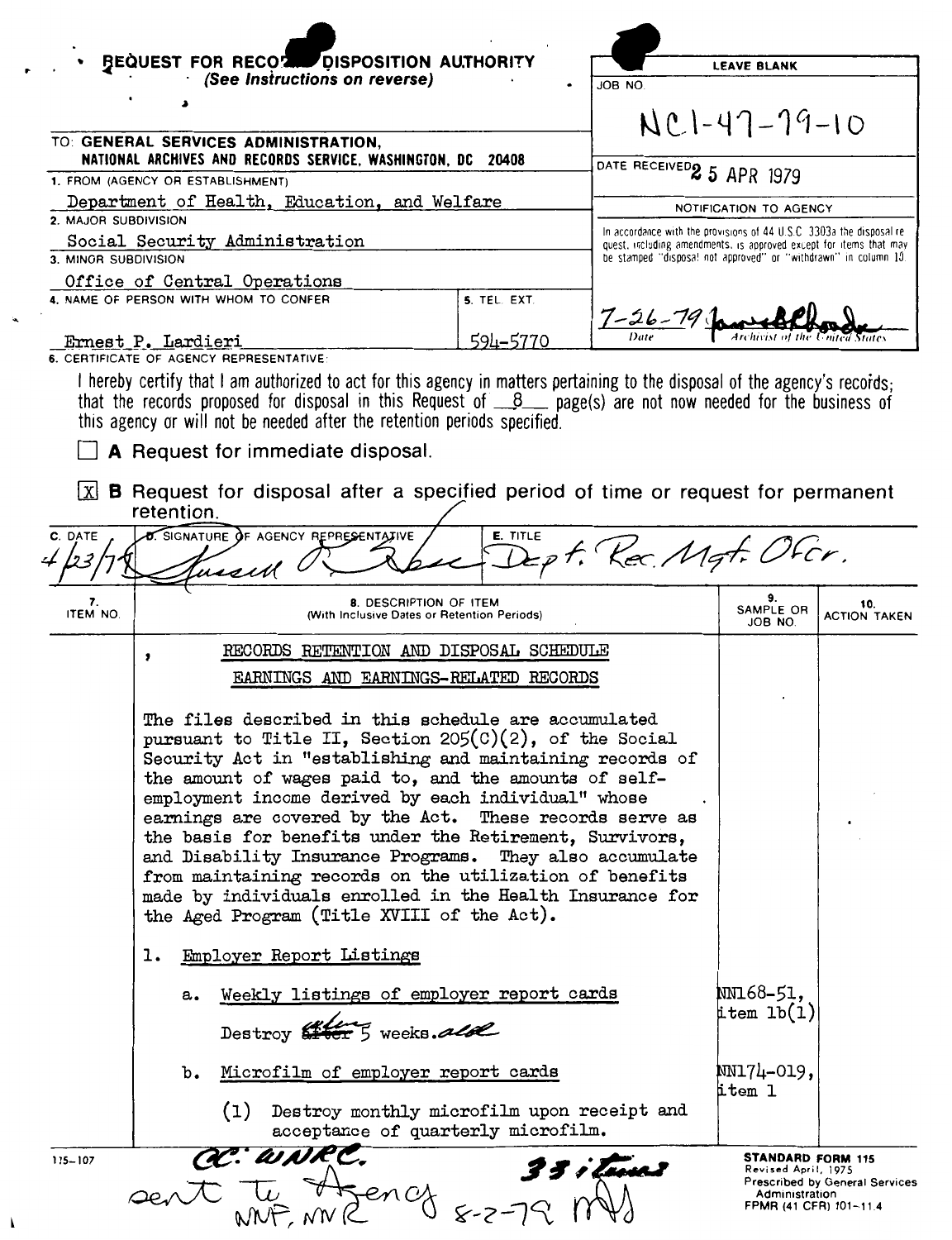



General Instructions:

Use Standard Form 115 (obtainable from supply depots of the Federal Supply Service. General Services Administration) and the continuation sheet Standard Form 115a (obtainable from the **Rec**ords Disposition Division. Office of Federal Records Centers. National Archives and Records Service. Washington. D.C. 20408) to obtain authority to dispose of records or to request permanent retention of records. Detach the fifth copy from the set and keep as your reference copy. Submit the first four copies of the set to the National Archives and Records Service. One copy will be returned to the agency as notification of items that are authorized for disposal. Items withdrawn or not approved for disposal will be so marked. Each SF 115 requiring Comptroller General concurrence must be accombanied  $\overline{v}$  a notification of approval from GAO.

## *Specific Instructions:*

*Entries I, 2, and 3* should show what agency has custody of the records that are identified on the form, and should contain the name of the department or independent agency. and its major and minor subdivisions.

*Entries 4 and 5* should help identify and locate the person to whom inquiries regarding the records should be directed.

*Entry 6* should be signed and dated on the four copies by the agency representative. The number of pages involved in the request should be inserted.

Box A should be checked if the records may be disposed of immediately. Box B should be checked if continuing disposal authority is requested or if permanent retention is requested. Only one box may be checked.

*Entry* 7 should contain the numbers of the items of records identified on the form in sequence. i.e.,  $1, 2, 3, 4$ , etc.

*Entry 8* should show what records are proposed for disposal.<sup>4</sup>

Center headings should indicate what office's records are involved if all records described on the form are not those of the same office or if they are records created by another office or agency.

An identification should be provided of the types of records involved if they are other than textural records, for example, if they are photographic records. sound recordings. or cartographic records.

An itemization and accurate identification should be provided of the series of records that are proposed for disposal or retention. Each series should comprise the largest practical grouping of separately organized and logically related materials that can be treated as a single unit for purposes of disposal. Component parts of a series may be listed separately if numbered-consecutively as Ia. 1b. etc., under the general series entry.

A statement should be provided showing when disposal is to be made of the records, thus:  $\qquad \qquad$ 

If immediate disposal is requested of past accumulations of records. **the** inclusive dates during which the records were produced should be stated.

If continuing disposal is requested for records that have accumulated or will continue to accumulate. the retention period may be expressed in terms of years, months, etc., or in terms of future actions or events. A future action or event that is to determine the retention period must be objective and definite. If disposal of the records is contingent upon their being microfilmed. or otherwise reproduced or recorded on machine readable media. the retention period should read: "Until ascertained that reproduced copies or recordings have been made in accordance with GSA regulations and are adequate substitutes for the paper-records." Also, the provisions of  $FPMR \$  101-11.5 should be observed.

*Entry 9* should be checked if samples are submitted for an item. However. samples of the records are not required unless they are requested by the **NA RS** appraiser. If an item has been previously submitted. the relevant job and item number should be entered.

*Entry 10* should be left-blank.

the search

C

. *)* () السراه ليبادين  $C1$ 毛虫  $\mathbb{R}^{\mathbb{Z}}$ ger Birgi Superint Library ios f  $\mathcal{A}^{\mathcal{A}}$  . la la . J. Records Off  $\alpha_s$   $C$ indier i i a celo za kultivo i e č  $\sim$  .  $\sim$  $\therefore$ ilin full li *j*  ... mondation of the wa Cleron (C. C. L. Cord)<br>Thurst Constant ' \ filip in  $\mathcal{L}^{\mathcal{L}}=\mathsf{C}\mathsf{C}\mathsf{C}\mathcal{D}$  $\mathcal{N}_{\mathcal{A}}$  . In the  $\mathcal{N}_{\mathcal{A}}$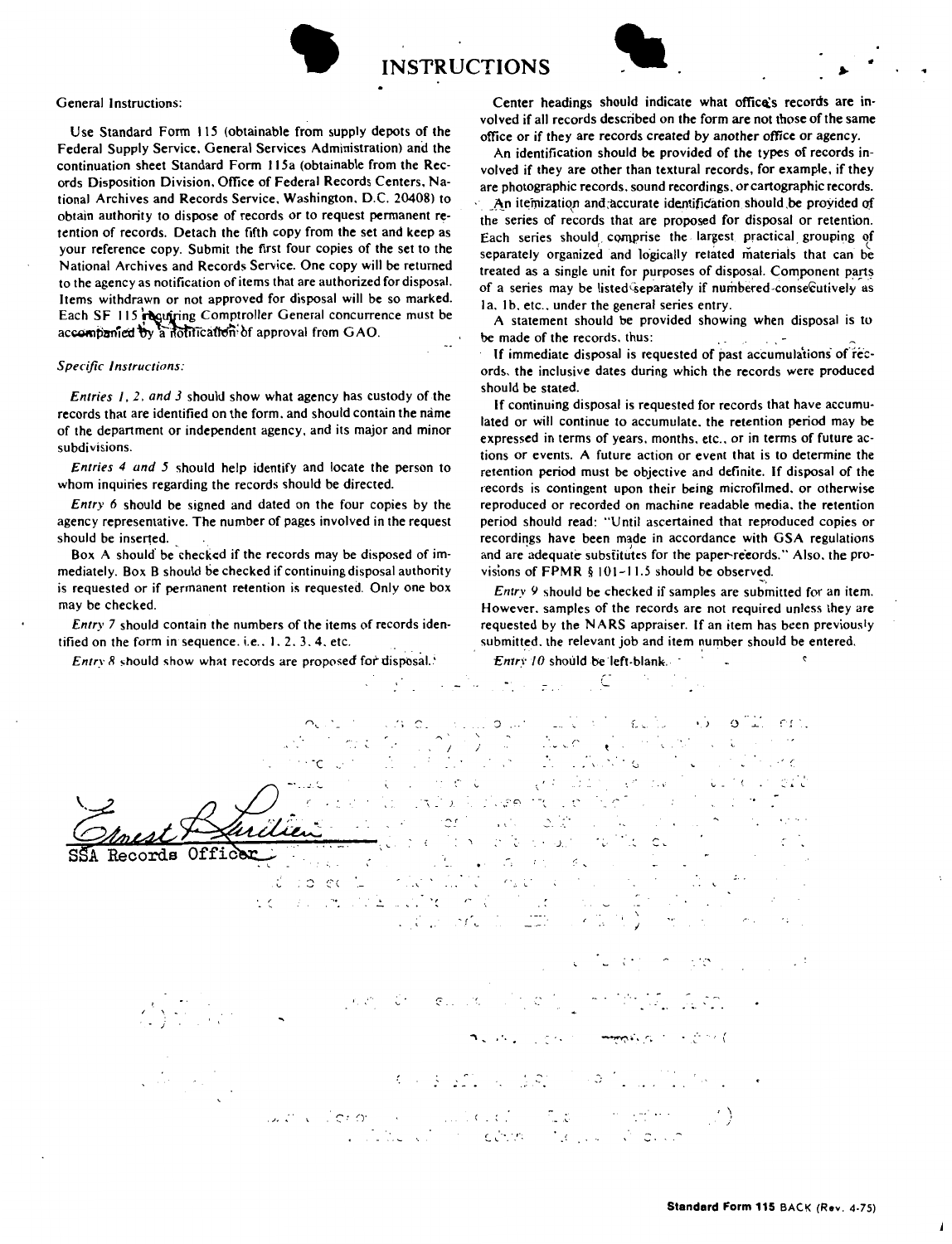|                |    | JOB NO.<br><b>Request for Records Disposition Authority-Continuation</b>                                                                                                                                                                                                                                                                                                                            |                            | PAGE OF<br>$2$ of $8$      |
|----------------|----|-----------------------------------------------------------------------------------------------------------------------------------------------------------------------------------------------------------------------------------------------------------------------------------------------------------------------------------------------------------------------------------------------------|----------------------------|----------------------------|
| 7.<br>ITEM NO. |    | <b>8. DESCRIPTION OF ITEM</b><br>(With Inclusive Dates or Retention Periods)                                                                                                                                                                                                                                                                                                                        | 9.<br>SAMPLE OR<br>JOB NO. | 10.<br><b>ACTION TAKEN</b> |
|                |    | (2)<br>Destroy quarterly microfilm after the<br>annual microfilm for the same quarter is<br>received and accepted.                                                                                                                                                                                                                                                                                  |                            |                            |
|                |    | (3)<br>Retain annual microfilm on site for 50<br>years, then destroy. Retain security<br>microfilm in the offsite security area for<br>70 years, then destroy.                                                                                                                                                                                                                                      |                            |                            |
|                |    | List of employer report discrepancies<br>$\mathbf{c}$ .<br>Destroy $\frac{1}{2}$ bestroy $\frac{1}{2}$                                                                                                                                                                                                                                                                                              | $NNI7L-019$ ,<br>item 1    |                            |
|                |    | Listing of employer statistical data<br>d.<br>Destroy after completion of subsequent employer<br>report accounting operations.                                                                                                                                                                                                                                                                      | $NNI74-019$ .<br>item 1    |                            |
|                | 2. | Tax Waiver Exemption Files                                                                                                                                                                                                                                                                                                                                                                          | $NNI74-019$ ,<br>item 8    |                            |
|                |    | These files consist of original and microfilm copies<br>of Forms SS-15a, List to Accompany Certificate on<br>Form SS-15, Waiving Exemption from Taxes Under the<br>Federal Insurance Contributions Act (FICA), Form<br>SS-16, Certificate of Election Under FICA, or their<br>equivalents. The files identify nonprofit employers<br>who have waived tax exemption privileges for FICA<br>purposes. |                            |                            |
|                |    | rorms<br>а.<br>Transfer to a Federal Records Center (FRC) after<br>microfilm has proven acceptable. Destroy after                                                                                                                                                                                                                                                                                   |                            |                            |
|                |    | 50-years retention in the FRE after nuclear filmus.<br>ъ.<br>Microfilm                                                                                                                                                                                                                                                                                                                              |                            |                            |
|                |    | Retain microfilm on site for 50 years, then<br>destroy. Retain security microfilm in the off-<br>site security area for 70 years, then destroy.                                                                                                                                                                                                                                                     |                            |                            |
|                | 3. | Wage and Benefit Data Files                                                                                                                                                                                                                                                                                                                                                                         | NN168-51<br>item 1.d       |                            |
|                |    | These files consist of comparative tables of account-<br>able receipts; reports on the establishment of<br>employee and employer records; comparable statistics;<br>reports; listings, and like documents used in deter-<br>mining the total wages processed by the Social<br>Security Administration so that the Treasury may be                                                                   |                            |                            |
| 115-203        |    | Four copies, including original, to be submitted to the National Archives                                                                                                                                                                                                                                                                                                                           | <b>Deviced July 1074</b>   | STANDARD FORM 115-A        |

 $\mathcal{A}=\{x_1,\ldots,x_n\}$  ,  $\mathcal{A}=\{x_1,\ldots,x_n\}$ 

Revised July 1974<br>Prescribed by General Services<br>Administration = Administration<br>FPMR (41 CFR) 101–11.4

 $\omega_{\rm{max}}$ 

 $\sqrt{2}$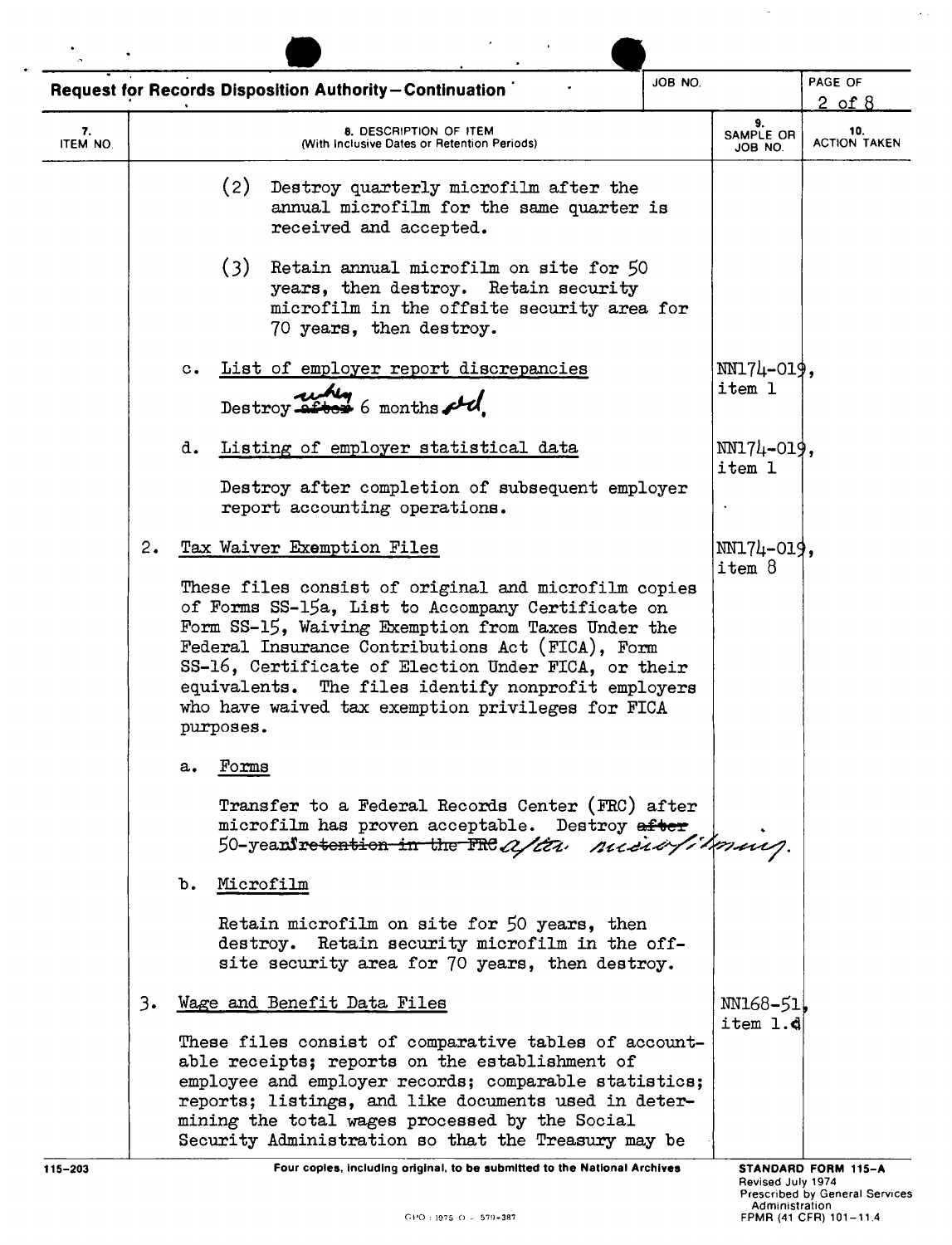|                |    | <b>Request for Records Disposition Authority-Continuation</b>                                                                                                                                                                                                                                                                                                                                                                                                                            | JOB NO. |                                     | PAGE OF<br>$3$ of $8$                                               |
|----------------|----|------------------------------------------------------------------------------------------------------------------------------------------------------------------------------------------------------------------------------------------------------------------------------------------------------------------------------------------------------------------------------------------------------------------------------------------------------------------------------------------|---------|-------------------------------------|---------------------------------------------------------------------|
| 7.<br>ITEM NO. |    | 8. DESCRIPTION OF ITEM<br>(With Inclusive Dates or Retention Periods)                                                                                                                                                                                                                                                                                                                                                                                                                    |         | 9.<br>SAMPLE OR<br>JOB NO.          | 10.<br><b>ACTION TAKEN</b>                                          |
|                |    | notified of FICA amounts to be transferred to the<br>Social Security Trust Fund; and adjustment reference<br>files.                                                                                                                                                                                                                                                                                                                                                                      |         |                                     |                                                                     |
|                |    | Transfer to a FRC after 10 years, or when no longer<br>required in current operations, whichever occurs<br>first. Meeting when 60 yrs. ald                                                                                                                                                                                                                                                                                                                                               |         |                                     |                                                                     |
|                |    | Retain in the FRC for 50 years, then destroy.                                                                                                                                                                                                                                                                                                                                                                                                                                            |         |                                     |                                                                     |
|                | 4. | Reports of Self-Employment Income and Related Records [174-019,                                                                                                                                                                                                                                                                                                                                                                                                                          |         | item 2                              |                                                                     |
|                |    | These files consist of original and microfilm copies<br>of self-employment income reports (Schedules SE of<br>Treasury Department Form 1040, U.S. Report of Self-<br>Employment Income) and related transmittals. Also<br>included are magnetic tapes containing self-employment<br>income data provided by the Internal Revenue Service.                                                                                                                                                |         |                                     |                                                                     |
|                |    | Destroy original schedules SE and related transmittals<br>1 year and 8 months after microfilming. Retain mag-<br>netic tape 400 days after microfilm has been proven<br>acceptable and then destroy. Retain microfilm on site<br>for 50 years, then destroy. Retain security microfilm<br>in the offsite security area for 70 years, then destroy.                                                                                                                                       |         |                                     |                                                                     |
|                | 5. | State Coverage Agreements and Related Reference Card<br>Files                                                                                                                                                                                                                                                                                                                                                                                                                            |         | MN168-51,<br>item 3.a               |                                                                     |
|                |    | These files consist of modifications and negative<br>photographic copies of State coverage agreements<br>(originals of State agreements are retained by the<br>Retirement and Survivors Insurance Staff, SSA regional<br>office). Also included are related reference card<br>files, such as the alphabetical card file (specifying<br>names, identification numbers, and addresses of<br>reporting officials), the numerical register card<br>file, and the reporting entity card file. |         |                                     |                                                                     |
|                |    | Destroy 20 years after termination or supersession of<br>of the agreements.                                                                                                                                                                                                                                                                                                                                                                                                              |         |                                     |                                                                     |
|                | 6. | State Control and Report Processing Records<br>These files consist of original and microfilm copies<br>of Forms OAR-S1, State's Return of Contributions<br>Payable Under the Social Security Act; OAR-S2,<br>Recapitulation of State's Quarterly Report of Wages<br>Paid; OAR-S7 and OAR-S7a, State and Local Government                                                                                                                                                                 |         | $NN168 - 51$<br>item 3.b            |                                                                     |
| 115-203        |    | Four copies, including original, to be submitted to the National Archives                                                                                                                                                                                                                                                                                                                                                                                                                |         | Revised July 1974<br>Administration | <b>STANDARD FORM 115-A</b><br><b>Prescribed by General Services</b> |

 $\mathcal{L}^{\mathcal{L}}(\mathcal{L}^{\mathcal{L}}(\mathcal{L}^{\mathcal{L}}(\mathcal{L}^{\mathcal{L}}(\mathcal{L}^{\mathcal{L}}(\mathcal{L}^{\mathcal{L}}(\mathcal{L}^{\mathcal{L}}(\mathcal{L}^{\mathcal{L}}(\mathcal{L}^{\mathcal{L}}(\mathcal{L}^{\mathcal{L}}(\mathcal{L}^{\mathcal{L}}(\mathcal{L}^{\mathcal{L}}(\mathcal{L}^{\mathcal{L}}(\mathcal{L}^{\mathcal{L}}(\mathcal{L}^{\mathcal{L}}(\mathcal{L}^{\mathcal{L}}(\mathcal{L}^{\mathcal{L$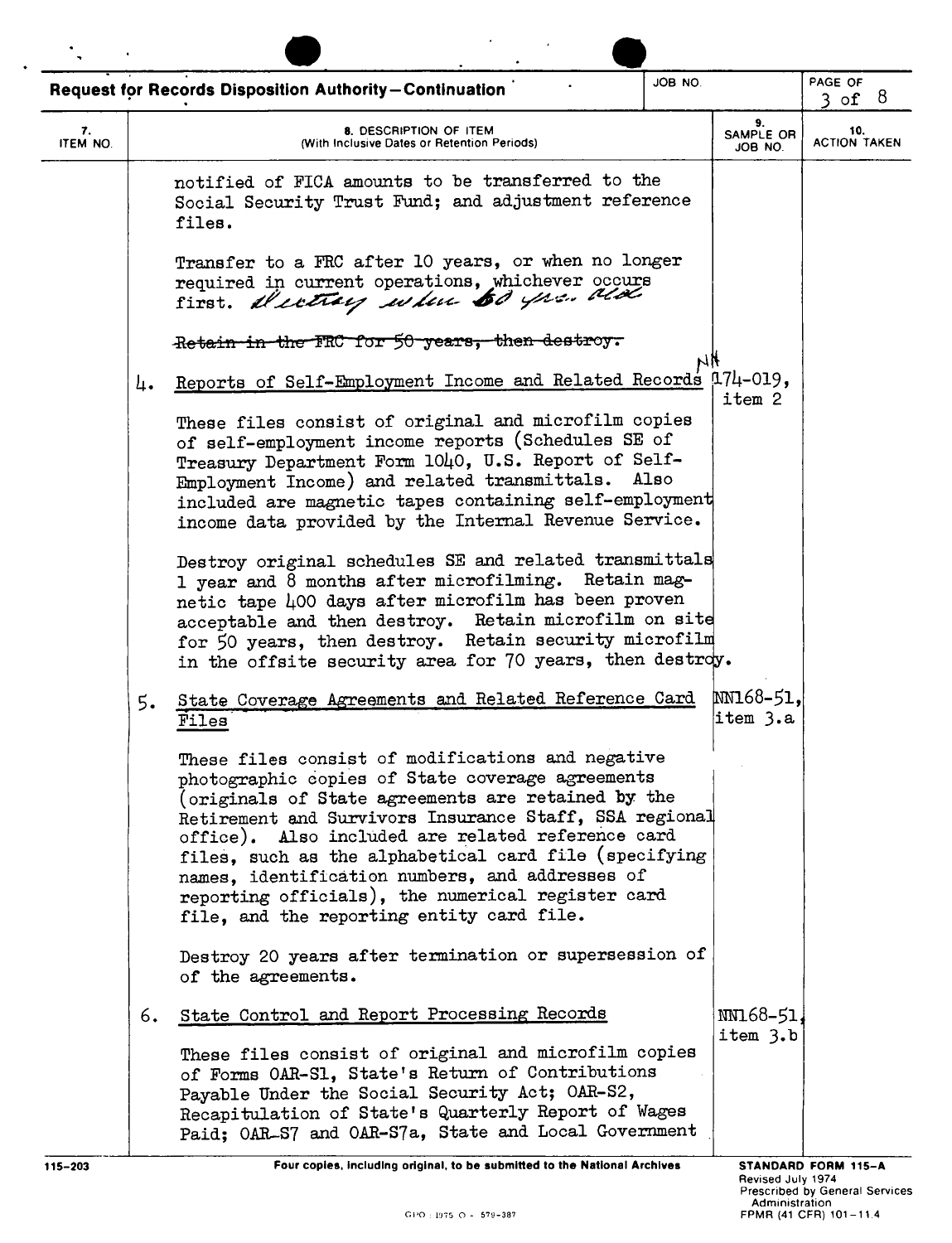|                |     | <b>Request for Records Disposition Authority-Continuation</b>                                                                                                                                                                                                                                                                                                  | JOB NO.     |                            | PAGE OF<br>4 of $8$        |  |
|----------------|-----|----------------------------------------------------------------------------------------------------------------------------------------------------------------------------------------------------------------------------------------------------------------------------------------------------------------------------------------------------------------|-------------|----------------------------|----------------------------|--|
| 7.<br>ITEM NO. |     | 8. DESCRIPTION OF ITEM<br>(With Inclusive Dates or Retention Periods)                                                                                                                                                                                                                                                                                          |             | 9.<br>SAMPLE OR<br>JOB NO. | 10.<br><b>ACTION TAKEN</b> |  |
|                |     | Control Ledger; SF-215, Deposit Ticket or their<br>equivalents. Also included are trust fund<br>accounting listings which are used in the auditing<br>and processing of State earnings and adjustment<br>reports.                                                                                                                                              |             |                            |                            |  |
|                |     | Destroy after microfilm has been proven acceptable.<br>Retain microfilm on site for 50 years, then destroy.<br>Retain security microfilm in the offsite security<br>area for 70 years, then destroy.                                                                                                                                                           |             |                            |                            |  |
|                | 7.  | State Compliance Reports and Related Records<br>These files consist of reports relating to the<br>onsite review process, State reporting data tapes<br>(input and output), State reporting data records,<br>and related materials (State and local exception                                                                                                   |             | \M168-51,<br>item 3.e      |                            |  |
|                |     | cards and lists, and statistical cards).<br>Destroy 5 years after termination of coverage.                                                                                                                                                                                                                                                                     |             |                            |                            |  |
|                | 8.  | Microfilm of Earnings Records and Related Material<br>This is a microfilm file of earnings records,<br>including ledger sheets, annual earnings listings<br>(1937-1956) and quarterly earnings listings (1957-<br>to date). The files contain a detail record of all<br>earnings to date and the current summary.<br>a direct process from tape to microfilm.) | (Presently) | MN166-51,<br>item 4.a      |                            |  |
|                |     | Retain microfilm on site for 50 years, then destroy.<br>retain security microfilm in the offsite security<br>area for 70 years, then destroy.                                                                                                                                                                                                                  |             |                            |                            |  |
|                | 9.  | State and Local Employees' Quarterly Earnings Records M168-51.<br>These are microfilm records containing data on the<br>quarterly earnings of State and local employees.<br>The files are produced from tapes of the quarterly<br>postings of State and local earnings items.                                                                                  |             | item $l1$ .c               |                            |  |
|                |     | Retain microfilm on site for 50 years, then destroy.<br>Retain security microfilm in the offsite security<br>area for 70 years, then destroy.                                                                                                                                                                                                                  |             |                            |                            |  |
|                | 10. | Employer Wage Adjustment Reports and Related Records NN168-51.<br>These files consist of employer wage adjustment<br>reports, related processing records and microfilm                                                                                                                                                                                         |             | item 5.a                   |                            |  |
| 115-203        |     | Four copies, including original, to be submitted to the National Archives                                                                                                                                                                                                                                                                                      |             | Roviced July 1974          | STANDARD FORM 115-A        |  |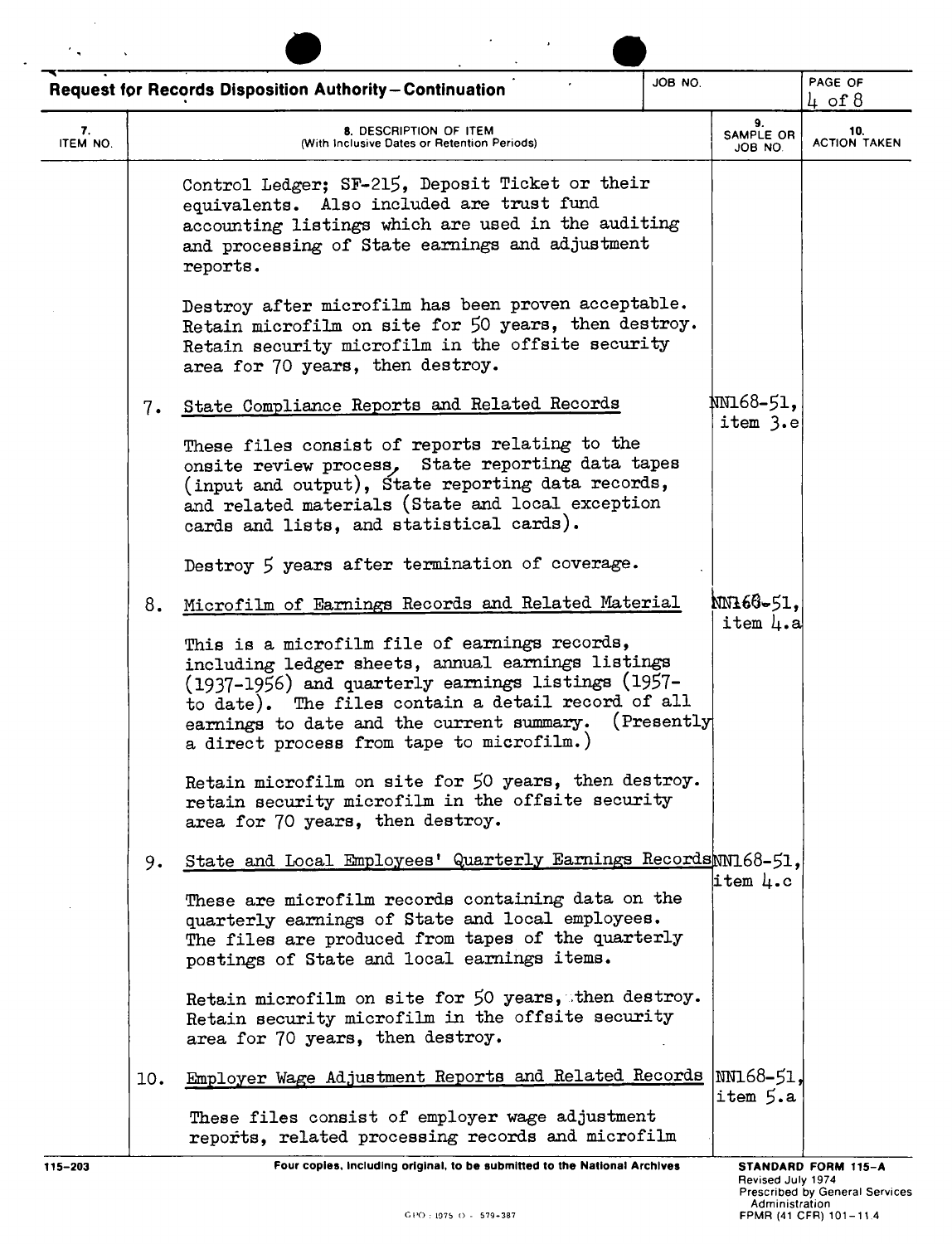|                | JOB NO.<br>Request for Records Disposition Authority-Continuation                                                                                                                                                                                                                                                                                                                                                                                                                                                                                                                                                                                                                                                                                                                                                                                                                                                                                                                                                                                                                                                                                                                                                                                                                                                                                                                                                                                                                                                                                                                                                                                                                                                                                                                                                                                                                                                                                                                                                                                                            |                            | PAGE OF<br>$5$ of $8$      |
|----------------|------------------------------------------------------------------------------------------------------------------------------------------------------------------------------------------------------------------------------------------------------------------------------------------------------------------------------------------------------------------------------------------------------------------------------------------------------------------------------------------------------------------------------------------------------------------------------------------------------------------------------------------------------------------------------------------------------------------------------------------------------------------------------------------------------------------------------------------------------------------------------------------------------------------------------------------------------------------------------------------------------------------------------------------------------------------------------------------------------------------------------------------------------------------------------------------------------------------------------------------------------------------------------------------------------------------------------------------------------------------------------------------------------------------------------------------------------------------------------------------------------------------------------------------------------------------------------------------------------------------------------------------------------------------------------------------------------------------------------------------------------------------------------------------------------------------------------------------------------------------------------------------------------------------------------------------------------------------------------------------------------------------------------------------------------------------------------|----------------------------|----------------------------|
| 7.<br>ITEM NO. | 8. DESCRIPTION OF ITEM<br>(With Inclusive Dates or Retention Periods)                                                                                                                                                                                                                                                                                                                                                                                                                                                                                                                                                                                                                                                                                                                                                                                                                                                                                                                                                                                                                                                                                                                                                                                                                                                                                                                                                                                                                                                                                                                                                                                                                                                                                                                                                                                                                                                                                                                                                                                                        | 9.<br>SAMPLE OR<br>JOB NO. | 10.<br><b>ACTION TAKEN</b> |
| 11.            | (originating from internal or external sources).<br>The files are used to investigate and process wage<br>adjustments reported under the Federal Insurance<br>Contributions Act or under Federal-State agreements.<br>Included are Forms 941c, Statement to Correct<br>Information; CO-5012, Interoffice Schedule-Itemized<br>Adjustments; CO-5012P, Notice of Posted Earnings<br>Adjustments; SSA-746, Notice to Adjust Earnings<br>Records; CO-19, State and Local Internal Correction<br>of Wages Reported by State; OAR-S4, State Report of<br>Adjustments; OAR-S30, Federal Determination of Error<br>in State's Wage Reports; OAR-7023, Employer's Report<br>Cross-Reference; CO-7084, SE Adjustment Finder Card;<br>SSA-7010, Notice of Determination of FICA Wages;<br>SSA-3724, Interoffice Schedule-Blanket Adjustment,<br>or their equivalents.<br>Paper<br>а.<br>Destroy after microfilm has proven acceptable.<br>Microfilm<br>b.<br>Retain microfilm on site for 50 years, then<br>destroy. Retain security microfilm in the<br>offsite security area for 70 years, then destroy.<br>Adjustment Operation Control and Processing Files<br>These files consist of listings, punchcards (Forms<br>OAR-1006, Employer Report Card, or their equivalents),<br>and microfilm records which are used in adjustment<br>actions pertaining to employer and self-employment<br>income reports. Included are converted earnings<br>adjustment cards which are used to prepare history<br>and duplicate listings; and punchcards and listings<br>which are used to investigate and control multiple<br>employer wage reports processed, unprocessed ques-<br>tionable wage reports, and original and adjustment<br>reports of self-employment income returned to the<br>District Director, Internal Revenue Service (IRS).<br>Also included are report discrepancy data used for<br>the control balancing and listing of adjustment<br>items not found on tape; employers' and employees'<br>converted earnings and adjustments, control vouchers,<br>and pertinent data. | NN168-51<br>item 7.a       |                            |
|                |                                                                                                                                                                                                                                                                                                                                                                                                                                                                                                                                                                                                                                                                                                                                                                                                                                                                                                                                                                                                                                                                                                                                                                                                                                                                                                                                                                                                                                                                                                                                                                                                                                                                                                                                                                                                                                                                                                                                                                                                                                                                              |                            |                            |

 $\mathcal{A}^{\mathcal{A}}$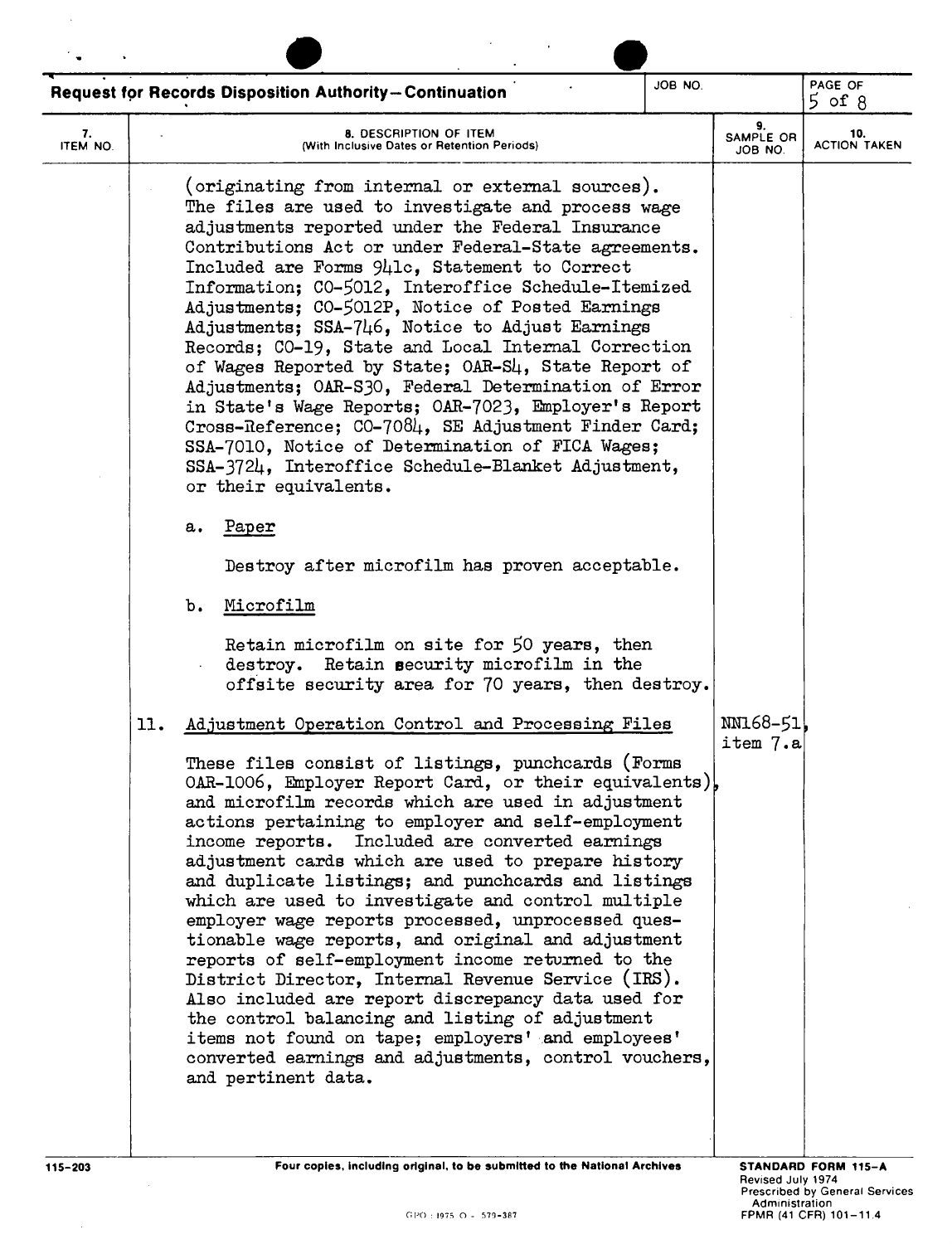| JOB NO.<br><b>Request for Records Disposition Authority-Continuation</b> |     |                                                                                                                                                                                                                                                                                                                                                                                                                                                                                                                                                                                                                                                               |                            | PAGE OF<br>6 of 8          |
|--------------------------------------------------------------------------|-----|---------------------------------------------------------------------------------------------------------------------------------------------------------------------------------------------------------------------------------------------------------------------------------------------------------------------------------------------------------------------------------------------------------------------------------------------------------------------------------------------------------------------------------------------------------------------------------------------------------------------------------------------------------------|----------------------------|----------------------------|
| 7.<br>ITEM NO.                                                           |     | 8. DESCRIPTION OF ITEM<br>(With Inclusive Dates or Retention Periods)                                                                                                                                                                                                                                                                                                                                                                                                                                                                                                                                                                                         | 9.<br>SAMPLE OR<br>JOB NO. | 10.<br><b>ACTION TAKEN</b> |
|                                                                          |     | Destroy listings and punchcards after 6 months, or<br>after microfilm has been proven acceptable, or upon<br>receipt of replies from IRS, whichever is applicable.<br>Retain microfilm on site for 50 years. Retain<br>security microfilm in the offsite security area for<br>70 years, then destroy.                                                                                                                                                                                                                                                                                                                                                         |                            |                            |
|                                                                          | 12. | Future Claims Development Correspondence                                                                                                                                                                                                                                                                                                                                                                                                                                                                                                                                                                                                                      | NN168-51,<br>$time$ $8.a$  |                            |
|                                                                          |     | These files consist of correspondence which will<br>effect the development of claims. Included are<br>coverage, wage, and self-employment determinations<br>accompanied by Form SSA-553, Special Determination;<br>SSA-662, Reconsideration of Determination; DD-13,<br>Statement of Service; DD-1300, Report of Casualty;<br>Validation Requests, and related earnings deter-<br>minations which indicate employer identification<br>numbers, periods of employment of nonprofit indi-<br>viduals; CO-0357, Special Determination; Form 4029,<br>Application for Exemption from Tax on SEI Claim of<br>Refund; and Waiver of Benefits, or their equivalents. |                            |                            |
|                                                                          |     | Transfer to the FRC when 4 years old. Destroy aster<br>a total 54 years' retention. when 54 years alle.                                                                                                                                                                                                                                                                                                                                                                                                                                                                                                                                                       |                            |                            |
|                                                                          | 13. | Statutory Regulation Correspondence<br>These files contain correspondence which involve<br>decisions concerning social security coverage and<br>adjustments of earnings that may not appear on other<br>recordkeeping media. It contains evidence submitted<br>by the wage earner; the wage earner's representative,<br>or employer, and are subject to the statute of<br>limitations regarding the periods or issues involved.<br>Destroy also 4 years old.                                                                                                                                                                                                  | NN168-51,<br>item 8.c      |                            |
|                                                                          | 과.  | Register of Employer Identification Numbers Issued                                                                                                                                                                                                                                                                                                                                                                                                                                                                                                                                                                                                            | NN168-51,                  |                            |
|                                                                          |     | These files consist of original and microfilm copies<br>of Forms OAR-5002, Register of Employer Identifica-<br>tion Numbers Issued, or their equivalents. The files<br>list employers' names and addresses in identification<br>number sequence.                                                                                                                                                                                                                                                                                                                                                                                                              | item 9.b                   |                            |
|                                                                          |     | Destroy after microfilm has been proven acceptable.<br>Retain microfilm on site for 50 years, then destroy.<br>Retain security microfilm in the offsite security<br>area for 70 years, then destroy.                                                                                                                                                                                                                                                                                                                                                                                                                                                          |                            |                            |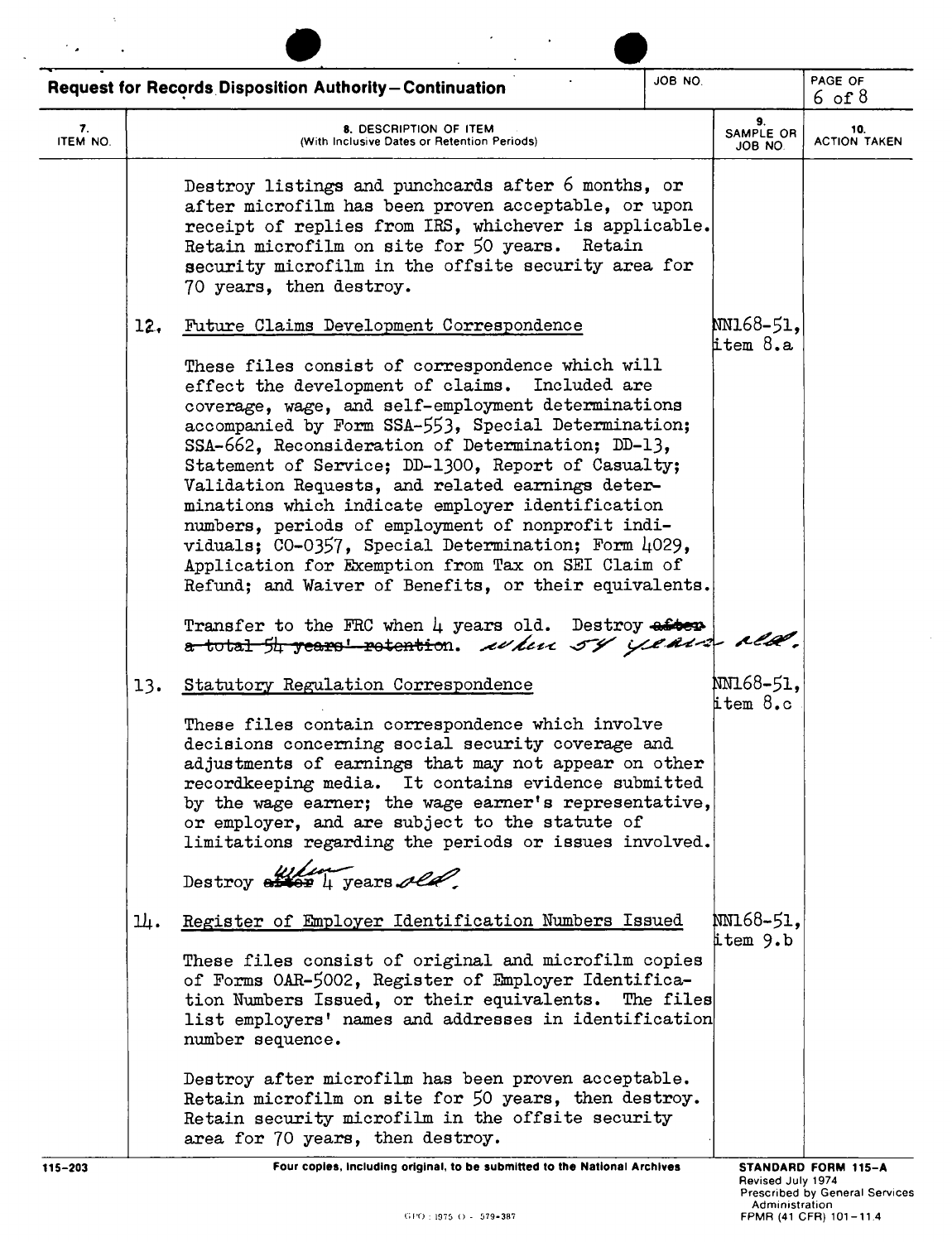|                                                               |     |                                                                                                                                                                                                                                                                                                                                                                                                                                                                                                   | JOB NO. |                            |                            |
|---------------------------------------------------------------|-----|---------------------------------------------------------------------------------------------------------------------------------------------------------------------------------------------------------------------------------------------------------------------------------------------------------------------------------------------------------------------------------------------------------------------------------------------------------------------------------------------------|---------|----------------------------|----------------------------|
| <b>Request for Records Disposition Authority-Continuation</b> |     | PAGE OF<br>7 of 8                                                                                                                                                                                                                                                                                                                                                                                                                                                                                 |         |                            |                            |
| 7.<br>ITEM NO.                                                |     | 8. DESCRIPTION OF ITEM<br>(With Inclusive Dates or Retention Periods)                                                                                                                                                                                                                                                                                                                                                                                                                             |         | 9.<br>SAMPLE OR<br>JOB NO. | 10.<br><b>ACTION TAKEN</b> |
|                                                               | 15. | National Employee Index                                                                                                                                                                                                                                                                                                                                                                                                                                                                           |         | NN168-51,<br>item 10.d     |                            |
|                                                               |     | This is a microfilm file containing the names of<br>individuals with established social security numbers.<br>The data is arranged by Soundex code and date of<br>birth. The primary function of this file is to<br>locate the social security numbers of individuals<br>whose numbers are unknown.                                                                                                                                                                                                |         |                            |                            |
|                                                               |     | Destroy onsite microfilm of discontinued<br>$a_{\bullet}$<br>flexoline panels $(1936-1958)$ in the year 2000.<br>Destroy security microfilm in offsite security<br>area 20 years after onsite microfilm has been<br>destroyed.                                                                                                                                                                                                                                                                    |         |                            |                            |
|                                                               |     | Destroy microfilm produced from magnetic tapes,<br>b.<br>. when updated microfilm is received and accepted.                                                                                                                                                                                                                                                                                                                                                                                       |         |                            |                            |
|                                                               |     | Destroy weekly accretion microfiche when current<br>$\mathbf{c}$ .<br>accretion microfiche is received and accepted.                                                                                                                                                                                                                                                                                                                                                                              |         |                            |                            |
|                                                               | 16. | Employee Account Establishment Material                                                                                                                                                                                                                                                                                                                                                                                                                                                           |         | NN168-51,<br>item 10.d     |                            |
|                                                               |     | This file consists of printouts generated at the<br>completion of keying operation of those records<br>existing in the electronic account number files<br>(NUMIDENT and ALPHADENT) at the time of keying.<br>These are used for reference purposes.                                                                                                                                                                                                                                               |         |                            |                            |
|                                                               |     | Destroy when 3 months old.                                                                                                                                                                                                                                                                                                                                                                                                                                                                        |         |                            |                            |
|                                                               | 17. | Railroad Retirement Account Records                                                                                                                                                                                                                                                                                                                                                                                                                                                               |         | NN168-51,<br>item 12       |                            |
|                                                               |     | These records are no longer maintained as a separate<br>file. They are included in the SS-5 files (NC-47-76-7<br>and $NC1-47-76-21$ .                                                                                                                                                                                                                                                                                                                                                             |         |                            |                            |
|                                                               | To. | Supplemental Security Income Audit Trail Microfilm                                                                                                                                                                                                                                                                                                                                                                                                                                                |         |                            |                            |
|                                                               |     | Microfiche record produced from automated master<br>recipient record used to provide complete historical<br>data from initial entry on the master SSI record.<br>The record is required to resolve discrepancies,<br>answer questions, and for audit purposes. Retention<br>is based upon both operational and statutory require-<br>ments. At this time, SSA has numerous overpayment<br>cases pending and manual payment information to be<br>entered into automated payment systems. The audit |         |                            |                            |

**115-203 Four copies, including original, to be submitted to the National Archives**